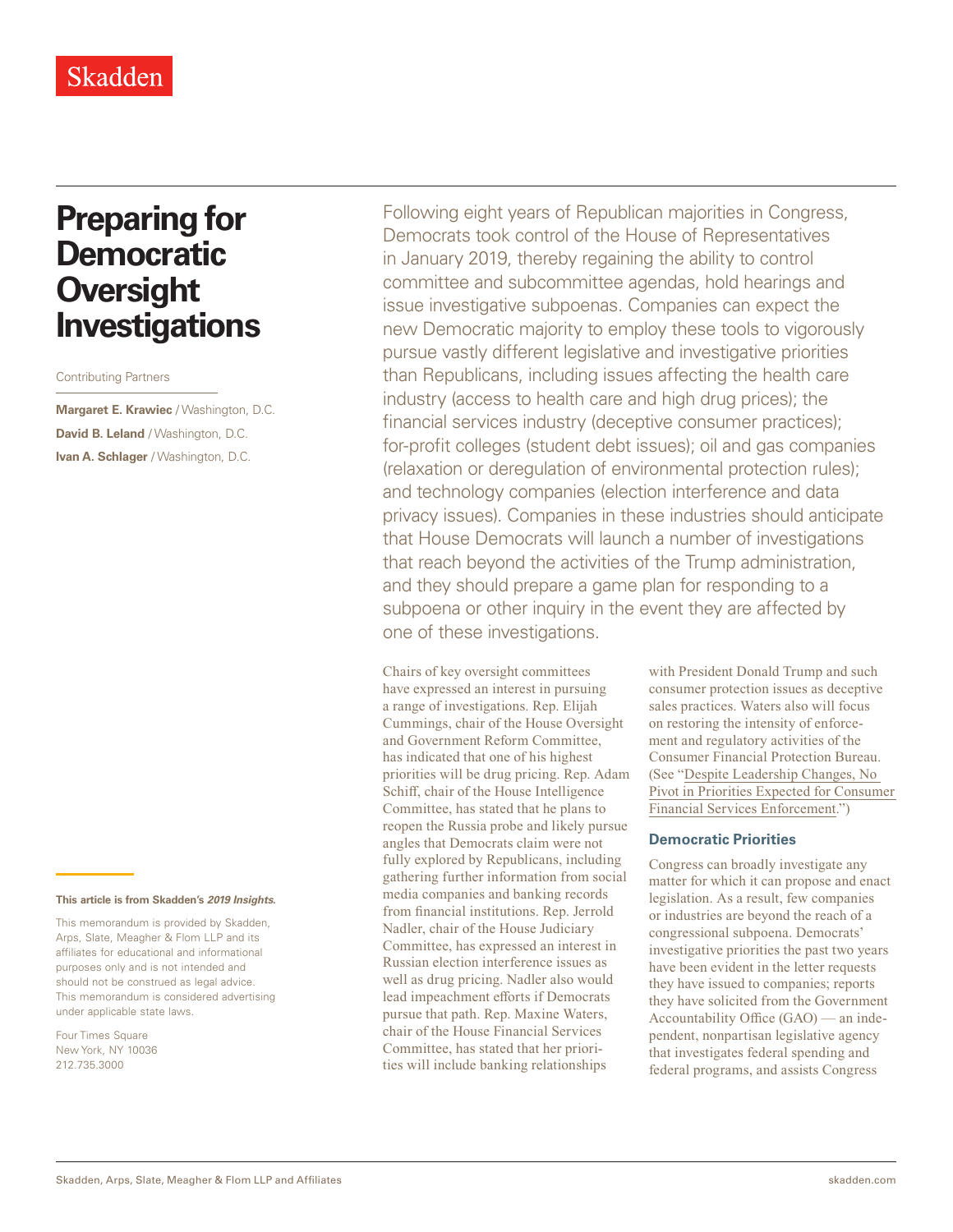in making effective policy and oversight decisions; investigations by Democratic state attorneys general; and oversight letters issued by Democrats to the Trump administration. Further, Democrats likely will use their oversight efforts to scrutinize those initiatives that Trump has touted to date.

**Letter Requests.** As the minority party, Democrats lacked subpoena power to compel witness testimony and document production. Accordingly, they often resorted to the issuance of letter requests in an effort to increase the visibility of issues and potentially convince the chairman or majority members that a thorough committee investigation was warranted. With a House majority, Democrats in committee chairs likely will issue legally enforceable subpoenas demanding similar information, particularly where companies have not responded to or are perceived to have otherwise mishandled earlier informal requests.

Many of these letter requests — the recipients of which included pharmaceutical companies, financial institutions and social media companies, among others — have been sent to multiple companies within an industry, particularly when the issue being raised was an industrywide one. Congressional Democrats also have called on the Department of Justice, the Securities and Exchange Commission (SEC) and other federal regulators to either investigate or provide information regarding a number of companies.

**GAO Reports.** Like letter requests, GAO reports often become talking points aimed at spurring a more thorough investigation or hearing. A review of GAO reports issued over the 13 months starting with November 2017 (see our [November 7,](https://www.skadden.com/insights/publications/2018/11/preparing-for-democratic-oversight-investigations)  [2018, client alert](https://www.skadden.com/insights/publications/2018/11/preparing-for-democratic-oversight-investigations) for a list of GAO reports that Democrats in Congress requested during that time) shows that a substantial number of these reports were issued solely at the request of Democratic members of Congress and focused on the health

care industry (*e.g.*, the opioid crisis; open enrollment outcomes in the Affordable Care Act health insurance exchanges; profits and research-and-development spending; and merger and acquisition activity in the pharmaceutical industry).

Other topics that appear to be the focus of Democrat-requested GAO reports include:

- Trump administration programs and priorities (*e.g*., family separations at the border, deregulation of environmental protection standards, implementation of recent tax cuts);
- education and student lending (*e.g.*, federal student aid, public service loan forgiveness, school accreditation);
- the mining and oil and gas industries (*e.g.*, oil and gas lease management, coal mine reclamation, natural gas storage);
- the financial services industry (*e.g.*, lending to low- and moderate-income communities, large bank supervision, workplace retirement accounts); and
- climate change (*e.g.*, SEC requirements for disclosures of climate-related risks, Department of Defense climate change adaptation planning).

#### **Democratic State Attorneys General**

**Investigations.** More than 20 Democratic state attorneys general have pursued investigations and enforcement actions that also may be useful in assessing the potential investigative interests of the new House majority.

New York has been particularly active, using the state's expansive anti-fraud law and other regulatory tools to pursue investigations into and lawsuits against a number of public companies. Among other active matters during the past year are:

– a New York state lawsuit against an oil and gas company for its disclosures relating to climate change;

- subpoenas issued to trade groups, lobbying firms and advocacy organizations over allegedly fraudulent net neutrality comments; and
- the pursuit of consumer protection issues across various industries, including the financial services sector.

Other examples include North Carolina's and Massachusetts' investigations into e-cigarettes and New Jersey's settlements with oil and gas companies for alleged environmental damage caused by a gasoline additive.

**Oversight Letters to the Trump Administration.** Senate Democrats have sent a number of oversight letters to various federal agencies that appear to remain outstanding and could have implications on the private sector if pursued. Such letters include requests for information regarding or relating to:

- loopholes in the Buy American laws;
- alleged malfeasance of federal agency heads (*e.g*., stock market trading activities; conflicts of interest with private sectors, such as oil and gas companies, Russian investors and higher education companies);
- the approval and construction of oil pipelines;
- alleged Russian interference in the 2016 election;
- drug pricing issues;
- Americans' access to health insurance coverage information; and
- health care enrollment issues.

While the Democrats will no doubt focus on Trump himself — his tax returns, family businesses and alleged dealings with Russia, among other issues they are expected to also follow up on outstanding requests that may have a wide reach beyond the Trump administration.